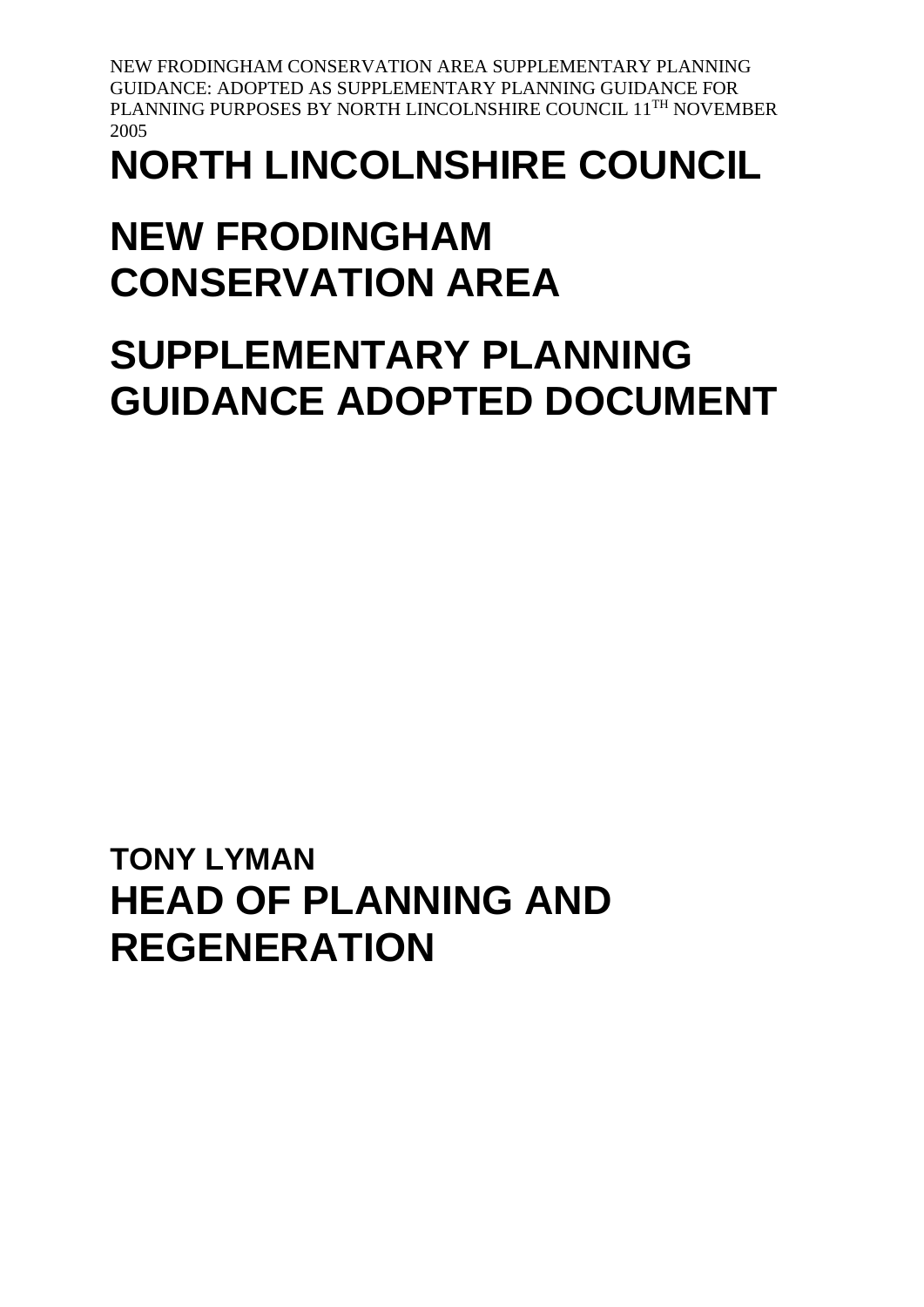#### **Contents**

#### **Section 1: Background Information**

- 1.1 Introduction
- 1.2 North Lincolnshire Local Plan
- 1.3 North Lincolnshire Development Framework.
- 1.4 The development of New Frodingham
- 1.5 The character of the New Frodingham Conservation Area

#### **Section 2: Policies**

- 2.1 General information
- 2.2 Listed buildings
- 2.3 Buildings of Townscape Merit and demolition in Conservation Areas
- 2.4 Other buildings Neutral buildings and negative buildings in their present form.
- 2.5 New development in New Frodingham Conservation Area
- Design
- Materials
- 2.6 Article 4 Direction
- 2.7 Protection of open space and views
- 2.8 Trees
- 2.9 How residents can help

Useful names and addresses Bibliography

#### **Maps**

Townscape Analysis Map

Proposals Map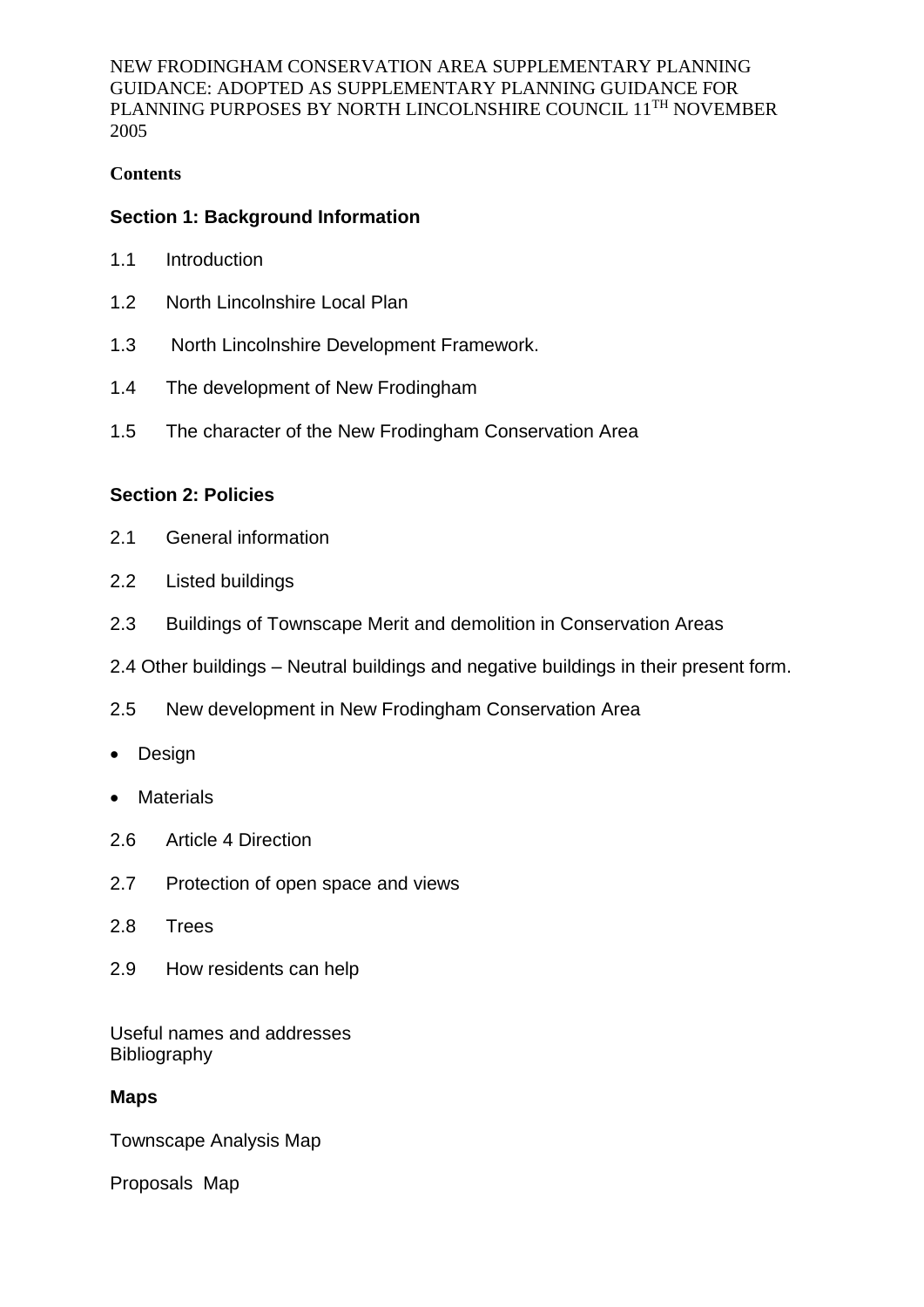# **SECTION 1 BACKGROUND INFORMATION**

#### **1.1 Introduction**

New Frodingham is a small, late 19<sup>th</sup> century industrial settlement within the conurbation of Scunthorpe. It was established under the patronage of the Winn family, in response to the demand for workers' housing as the iron and steel industry developed. The conservation area is composed of terraces of uniform artisan dwelling houses laid out in a grid pattern, with a number of public buildings : the Infants' School, the Coronation Club, (originally a public hall, then a hospital), the Queens Hotel (now a public house), the Frodingham Community Centre, and a library. This last building was built as council offices, then converted into a hospital, subsequently becoming a museum. The area also includes a 1920's or early 1930's terrace in Queen Street, and mid-20<sup>th</sup> century semi-detached houses in The Crofts.

The former Scunthorpe Borough Council designated the New Frodingham Conservation Area on 7th August 1986. A conservation area is *an area of special architectural or historic interest the character or appearance of which it is desirable to preserve or enhance.* This is set out in the Planning (Listed Building and Conservation Areas) Act 1990 which also requires local authorities to publish proposals for the preservation and enhancement of their conservation areas and to ensure that all development within such areas is assessed very carefully.

A conservation area is *an area of special architectural or historic interest the character or appearance of which it is desirable to preserve or enhance.* This is set out in the Planning (Listed Buildings and Conservation Areas) Act 1990, which requires local authorities to publish proposals for the preservation and enhancement of conservation areas and to assess all development proposals within such areas very carefully.

This document builds upon an appraisal of the character of the conservation area, which is published as a sister document, by providing detailed guidance on the management of the area. Both documents have been the subject of a consultation with local residents and other interested parties and have been amended as a result. North Lincolnshire Council has adopted both as Supplementary Planning Guidance to be used to inform and guide its decision making when determining planning and listed building consent applications within, and on the boundaries of, the conservation area.

# **1.2 North Lincolnshire Local Plan**

The North Lincolnshire Local Plan was adopted in May 2003 and should be consulted in conjunction with this document. Within the Plan are detailed policies, which seek (amongst others) the protection of listed buildings and the preservation and enhancement of conservation areas.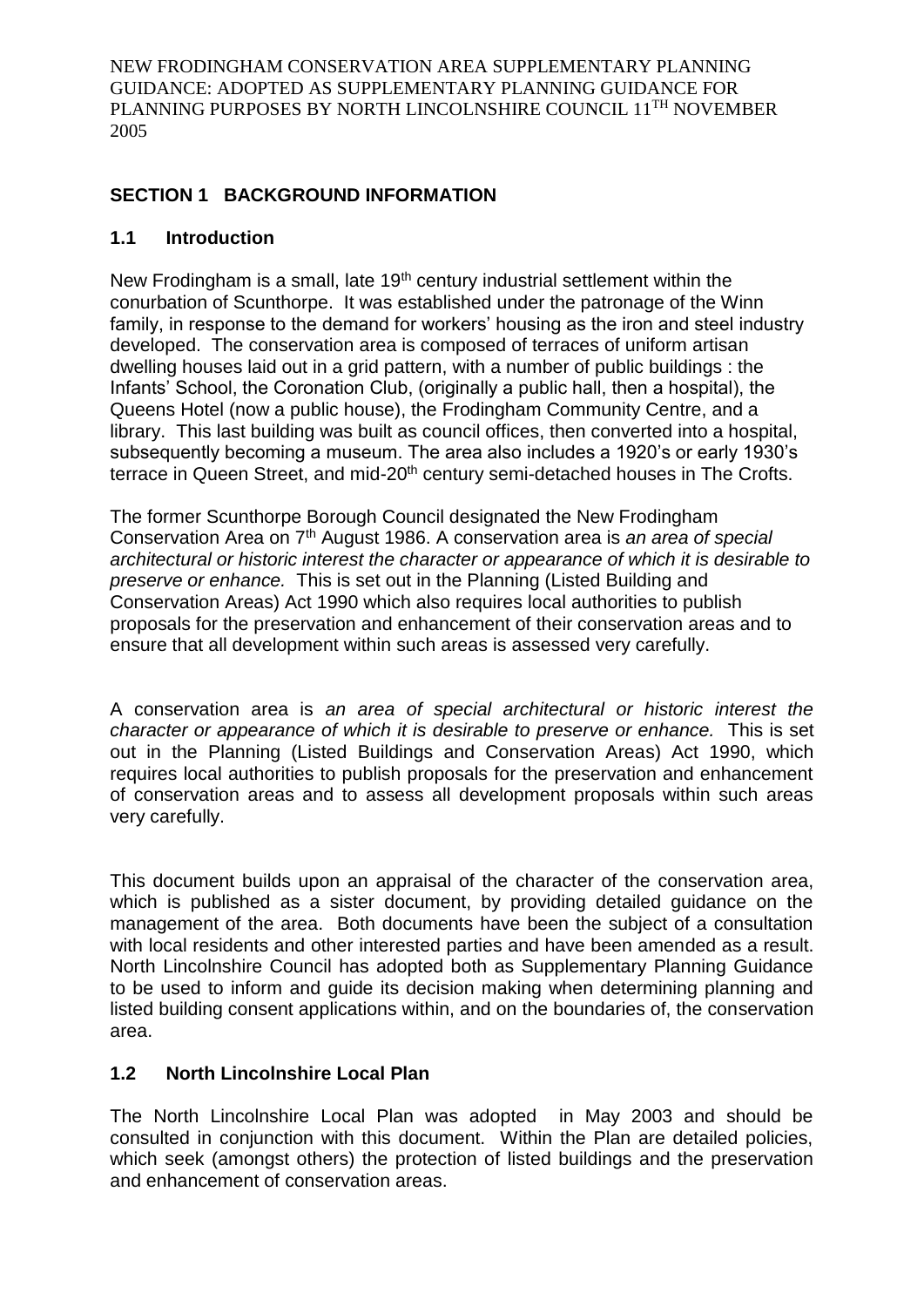*Briefly, the following policies are relevant:*

Policy HE1 Conservation Areas.

This policy states that the Council will continue to protect areas of special quality and character by designating new conservation areas, and by reviewing existing conservation areas.

Policy HE2 Development in Conservation Areas.

This policy states that all new development within a conservation area, or which might affect the setting of it, should preserve or enhance the character and appearance of the area and its setting. Detailed guidance is also included on how this should be achieved.

Policy HE3 Demolition in Conservation Areas. This policy provides the criteria by which applications for demolition will be considered.

Policy HE5 Development affecting Listed Buildings.

This policy describes how the Council will seek to secure the preservation, restoration and continued use of listed buildings.

Policy HE6 Demolition of Listed Buildings

This policy outlines how applications for the demolition of listed buildings will be assessed.

Policy LC11 Areas of Amenity Importance

This policy describes how the Council will seek to protect Areas of Amenity Importance.

Archaeology.

Further policies consider archaeology and include the requirements for archaeological evaluations for certain sites and buildings. These policies are consistent with central government advice in PPG16, which stresses the importance of understanding and recording sites and buildings prior to development.

#### **1.3 North Lincolnshire Development Framework.**

The Council is progressing with a new development framework that will replace the Local Plan in due course. Conservation area SPG will be retained as part of the framework.

#### **1.4 The development of New Frodingham.**

The creation of the settlement of New Frodingham is inextricably linked to the foundation and expansion of the iron and steel industry in North Lincolnshire. Until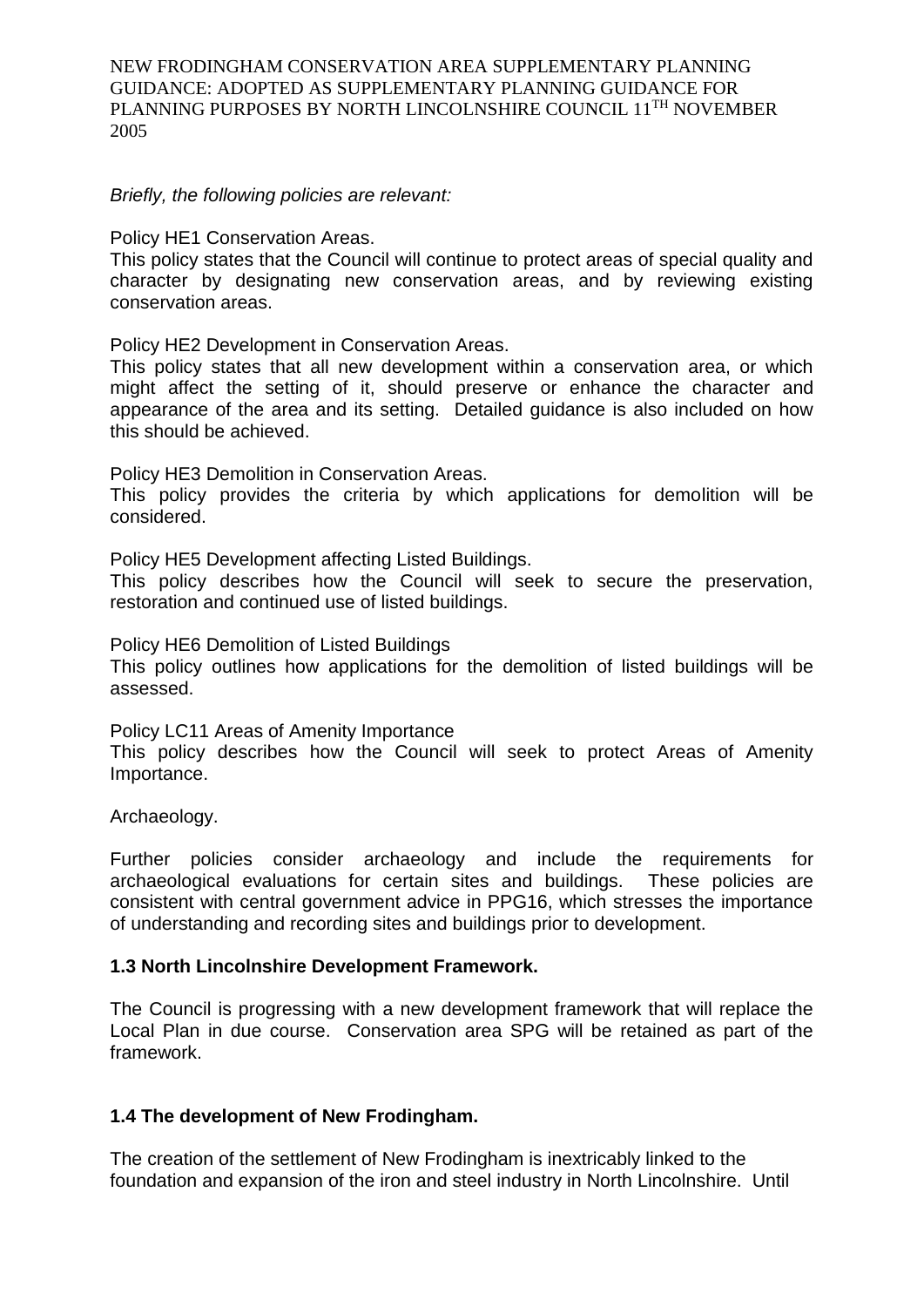the mid-19th century the area now occupied by the town of Scunthorpe was mainly fields, with agriculture being the principal activity. There were five small villages: Crosby, Frodingham, Brumby, Ashby and Scunthorpe. The re-discovery of ironstone at Frodingham in 1859 led to the establishment of the iron and steel industry, resulting in the rapid expansion of the nearby villages to provide accommodation for the new workforce.

The Winn family owned one of the estates where ironstone was found, and they were a major force in the new industry, leasing their land to industrialists to mine, and providing funding for a new local railway. The new industry needed a large manual workforce, which in turn meant a demand for new accommodation, and in the 1860's and 1870's Rowland Winn built New Frodingham. The new settlement was composed of terraces of small houses and a school, a hall and a parish institute. The model settlement remained isolated and unchanged until the mid- 20<sup>th</sup> century when the further expansion of Scunthorpe resulted in a major house building programme, which physically amalgamated the original five villages. The fields surrounding New Frodingham were soon developed, and spaces along Rowland Road were filled with new semi-detached properties.

In the 1970's the dwellings fell into decay, being saved from demolition only by a lack of funding. In 1986 the local importance of the area was recognised and New Frodingham was designated a conservation area. A scheme for its restoration and re-use evolved, funding secured, and the completed buildings were awarded a Europa Nostra prize in 1995.

#### **1.5The character of the Conservation Area**

New Frodingham is now a village subsumed within the larger town of Scunthorpe. It was originally conceived as a model industrial settlement and provided housing for the steel workers and miners. Of note is the distinctive grid of two storey, terraced houses, built from brick with clay pantiled roofs. The houses have simple sliding Yorkshire sash windows, and timber boarded doors, painted a uniform red, blue or green.

The conservation area also contains a number of  $19<sup>th</sup>$  century public buildings: the Infants' School which is a grade II listed, the Frodingham Community Centre, and the Coronation Club, which functioned for a considerable time as the local hospital. This is built in the Victorian Gothic style, appropriate for its 1860's date. The library is another building of note, with its corner entrance surmounted by a turret being its principal feature.

In The Crofts and along Rowland Road are groups of mid-20<sup>th</sup> century, semidetached houses, which although designed and built as a uniform group have been altered by the insertion of modern replacement windows and doors.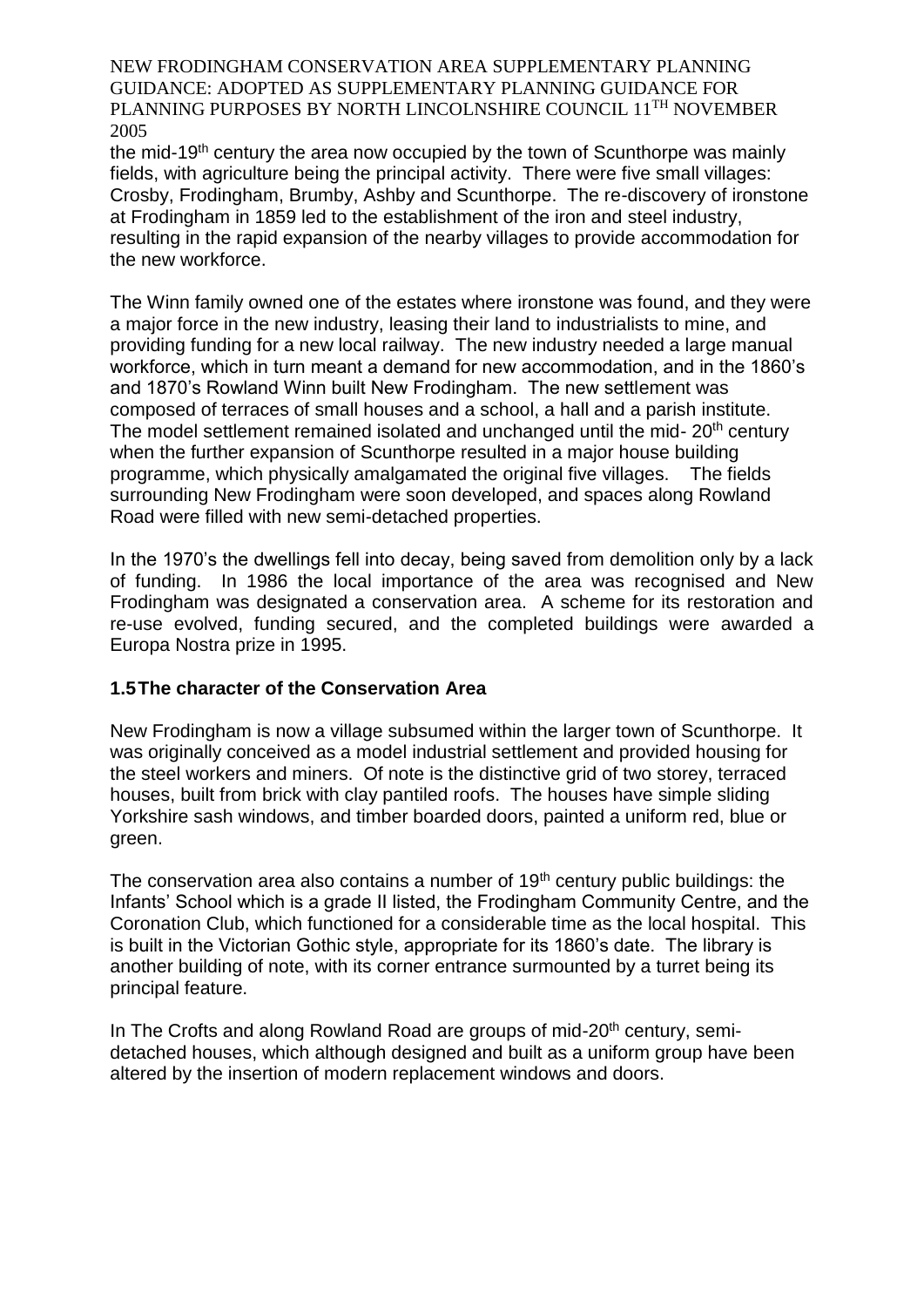# **SECTION 2 POLICIES**

# **2.1 General information**

The following sections contain a number of policies and guidance for preserving or enhancing the Conservation Area. Included is information about controls on listed building and about improving buildings that contribute positively to the character of the conservation area. Further sections deal with the design of new development, and the protection of important views and focal points. Included at the end of this section is a list of various organisations which publish additional guidance, including details of where to obtain Central Government policies and guidance on listed buildings and conservation areas. Further guidance on planning in conservation areas can be obtained from the Council's Planning and Regeneration Service.

# **2.2 Listed Buildings**

There is only one listed building in New Frodingham, the Frodingham Infants' School and School House in Rowland Road. It is therefore included on the Department of Culture, Media and Sport's List of Buildings of Special Architectural Interest, grade II. It is possible that further buildings may be added to the list as time progresses and buildings which were once considered too late become eligible for listing.

"Listing" covers both the interior and exterior of a listed building, and all structures within the curtilage which form part of the land and have done so since before 1 July 1948.

 *Listed Building Consent is needed for all alterations and extensions which affect the architectural or historic interest of a listed building*

Alterations to listed buildings which may need consent include relatively minor changes like inserting a new window; removing an internal wall, door or fireplace; adding a chimney or flue; removing panelling or fitted cupboards; and inserting a new bathroom where new drainage is required.

Like-for-like repairs usually do not require Listed Building Consent. Owners of such buildings should be encouraged to use traditional materials for roof repairs including lead for flashings and pantiles, clay tiles (or occasionally slate) for roofing repairs. Brick and stonework should be carefully repointed using traditional lime mortars with a brushed flush joint (not weatherstruck or ribbon joints) and cleaning should only be undertaken where its is structurally necessary (such as where build up of dirt or lichen is causing the bricks or stone to break down). Windows should be always repaired *in situ* rather than replaced wholesale. A good joiner can repair rotting timber windows by piecing in new sections and there are many companies who can upgrade timber windows to provide much improved sound and heat insulation. Doors should also be repaired whenever possible but where replacement is needed, the new door must match the original exactly.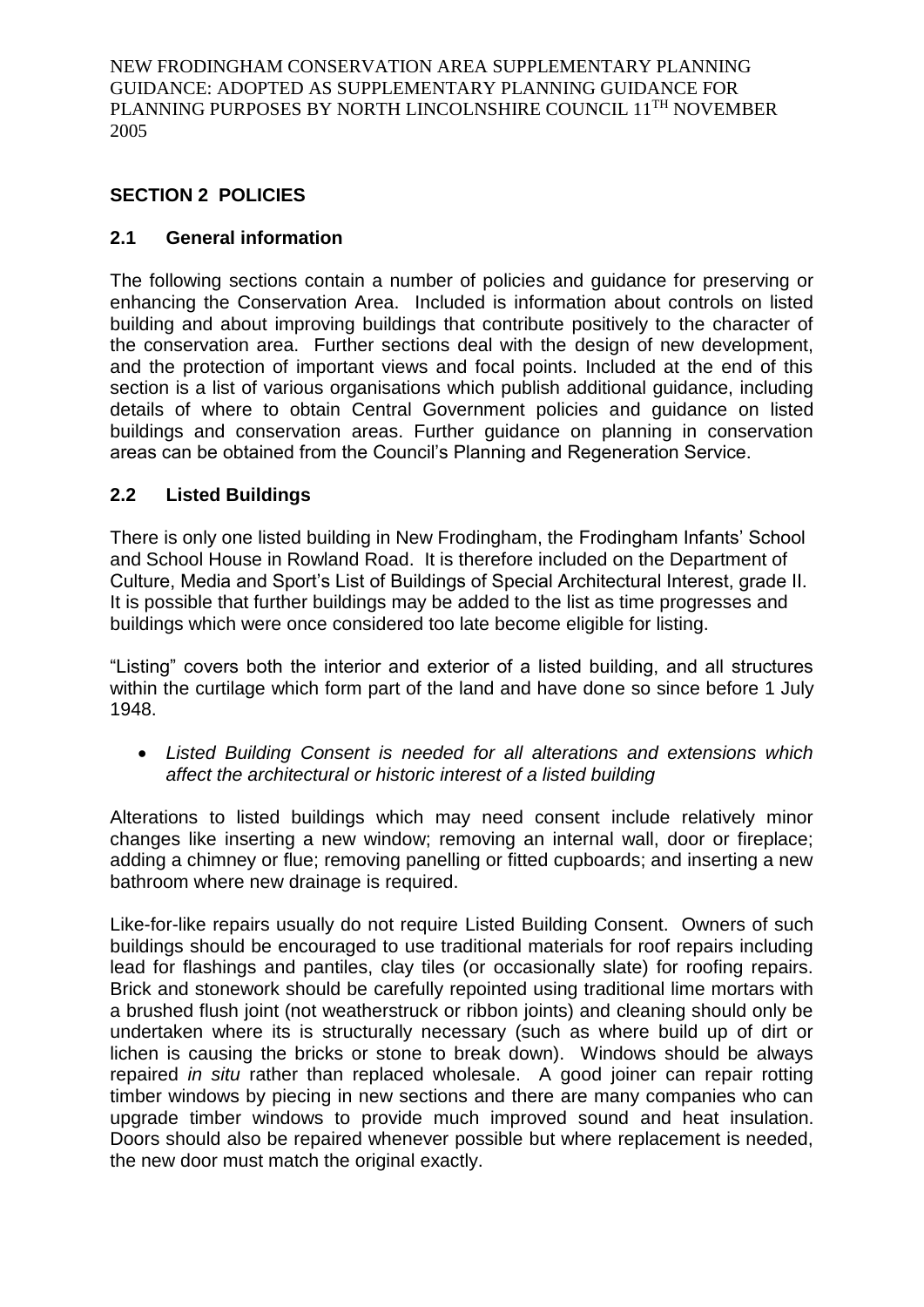*Like-for-like repairs usually do not require Listed Building Consent although they must be carried out using traditional materials and detailing.*

The importance of the interior as well as the external appearance must be recognised when dealing with listed buildings. It is important that the original plan form and features are protected. Opening up previously separated rooms or moving staircases, removing chimneybreasts, fireplaces, original doors and decorative plasterwork are all changes that are unlikely to receive listed building consent.

 *The original plan form and historic interior features of listed buildings should be preserved.*

Similarly, extensions to listed buildings should be carefully designed to reflect the scale and detailing of the original building. Extensions should be to the side or rear (depending on the layout of the building) and should be lower than the original building and secondary in scale. Materials and details should match the original examples within the listed building, including windows and eaves and roof details. Applications for such changes should be accompanied by enough detailed information for the Council to assess the impact of the scheme on the character of the existing building and the conservation area. The Council will require existing and proposed plans, sections and elevations at 1:50 scale with larger scale drawings illustrating details such as new windows and doors. Additional information may be requested as required.

The English Historic Towns Forum is producing an informative guide on the making of better planning applications for proposals affecting conservation areas and listed buildings which is copyright to that body until October 2003. Applicants will find this of assistance in making applications (The English Historic Towns Forum – ISBN 1 898261 51 2 – Tele 0117 9750459 – e-mail: ehtf@uwe.ac.uk).

 *Extensions to listed buildings should be secondary in scale to the original building and be carefully detailed. Applications for alterations and additions will need to be drawn-up to a 1:50 scale.*

Alterations which require Listed Building Consent are currently nil rated for VAT but repairs to listed buildings are assessed at the usual VAT rate of 17.5% and all but 5% of the VAT levied in repairs on listed places of worship can be reclaimed. Owners should contact the Customs and Excise Office (Tel: 0845 0109000 ) for further details and a leaflet.

# **2.3 Buildings of Townscape Merit and demolition in Conservation Areas**

Conservation Area Consent is required for the full or substantial demolition of buildings within the conservation area. In accordance with the Government Guidance in PPG15 there will be a presumption in favour of retaining buildings, which make a positive contribution to the character or appearance of the conservation area.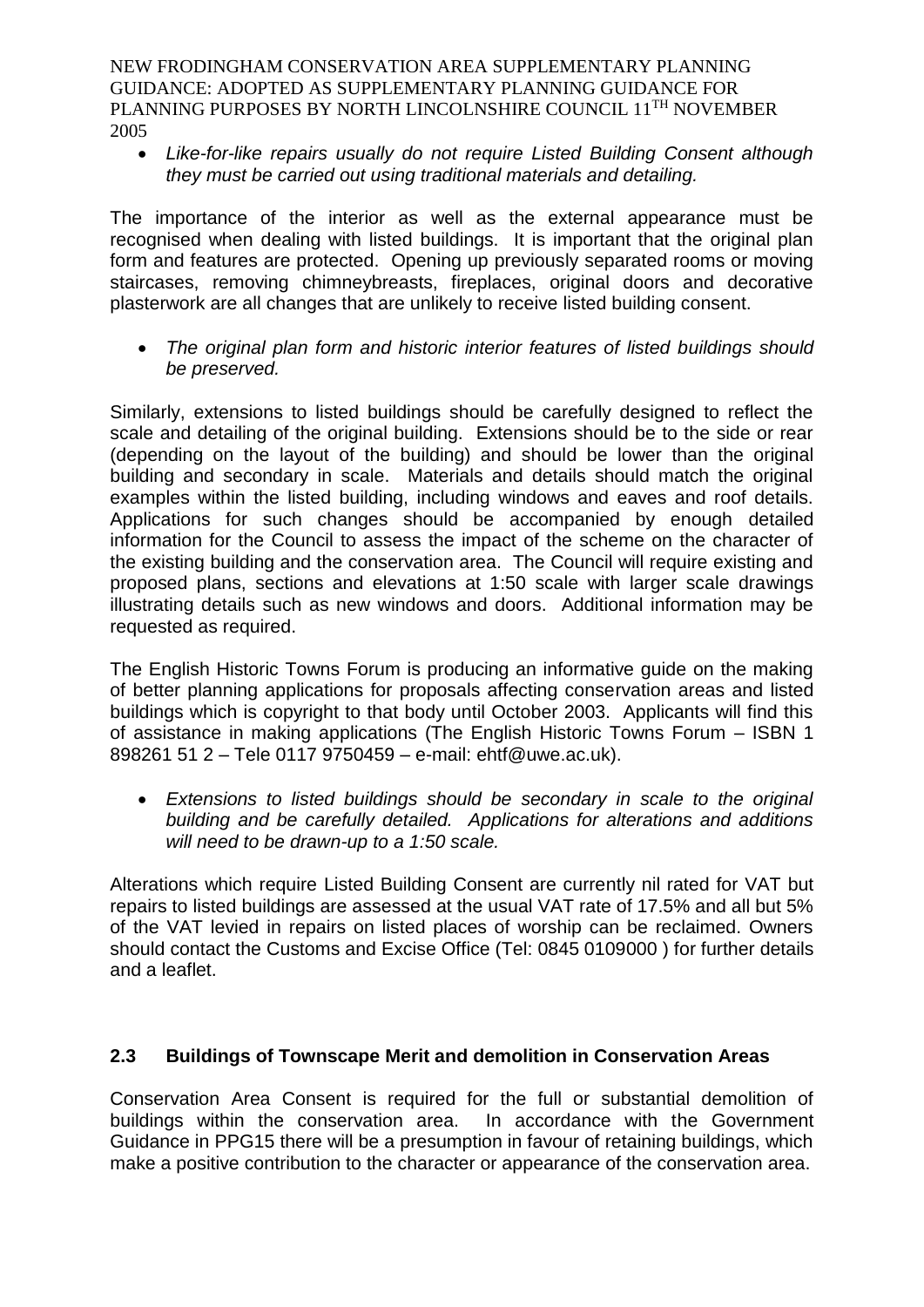As part of this study, buildings which make such a contribution but have not been included in the national statutory list of building of architectural or historic interest have been identified and are shown on the map as Buildings of Townscape Merit.

These buildings are considered to be of local importance and contribute positively to the character of the conservation. The demolition of such buildings will erode and dilute the existing character of the Conservation Area and adversely affect its appearance. Additionally, because these buildings are an important part of the character of the conservation area, special attention needs to be paid to applications to alter and extend these properties.

- *North Lincolnshire Council will resist applications to demolish all or a substantial part of any building identified as a "Building of Townscape Merit". Additionally, alterations and extensions to these buildings will have to be particularly sensitively designed and take into account their historic and architectural interest.*
- *Every effort should be made to retain all existing traditional architectural features of these buildings the removal or loss of which will need to be fully justified within the context of any adverse impacts which this loss will have on the character and appearance of the Conservation Area. Alterations will need to incorporate matching designs and materials appropriate to the age and character of the building.*

#### **2.4 Other buildings – Neutral buildings and negative buildings in their present form.**

Neutral buildings are older buildings, which have been altered or modern buildings the design of which is considered to be reasonably in keeping with the surrounding area.

Negative buildings are buildings, which, *in their present form*, conflict with the traditional character of the Conservation Area as identified in the character appraisal document for it. Whilst these buildings do not contribute as much to the area character as buildings of townscape merit they can be renovated sympathetically incorporating traditional designs and materials appropriate to the conservation area.

- *Alterations to neutral buildings and negative buildings shall incorporate traditional materials and designs that are associated with the key buildings in the conservation area (listed buildings and buildings of townscape merit.)*
- *Demolition of these buildings would only be considered replaced with a quality building that has been specifically designed to preserve and enhance the character of the conservation area.*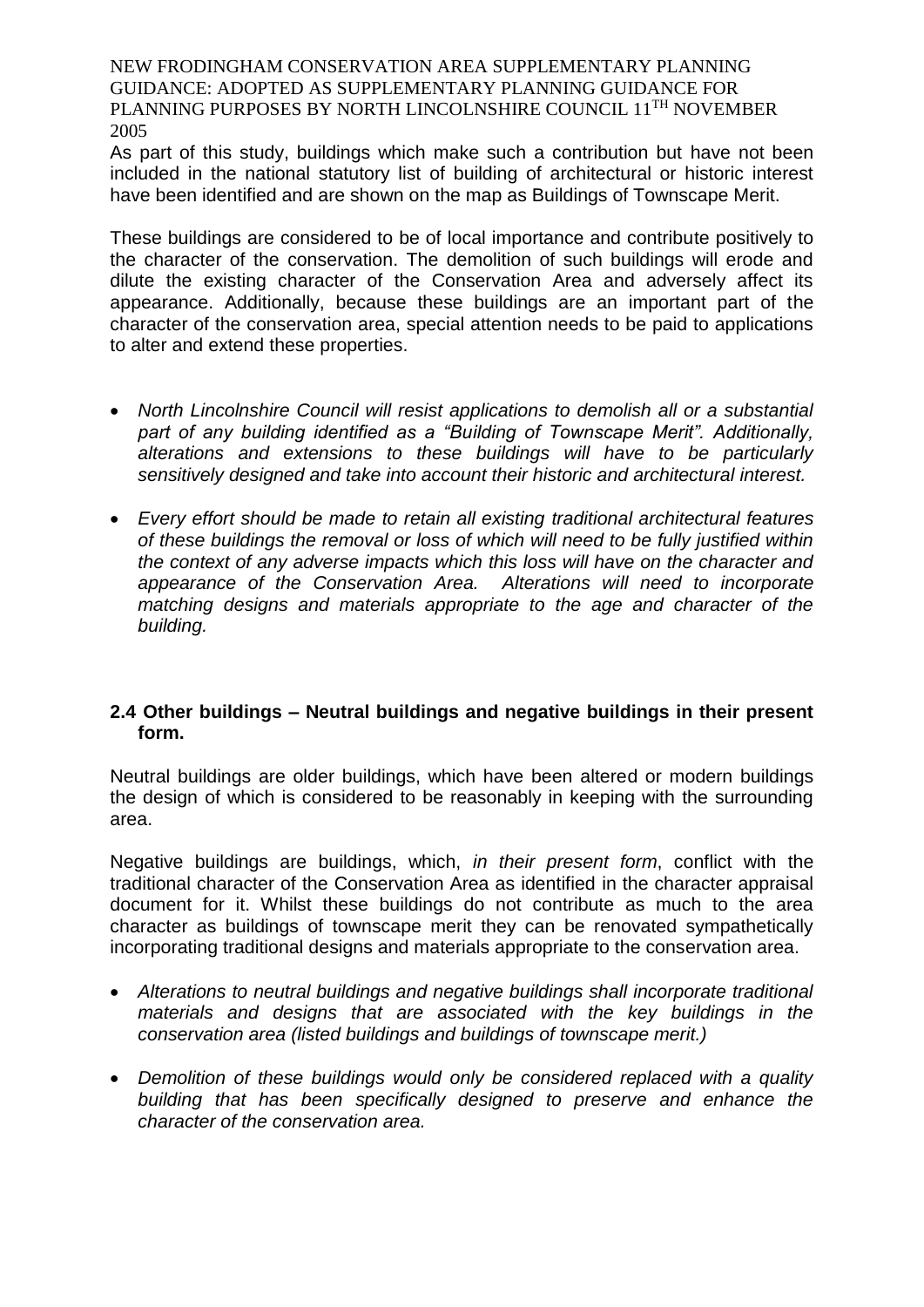# **2.5 New Development in the Conservation Area.**

Policies for new development in conservation areas in the whole of North Lincolnshire are included in the Local Plan in the chapter on the Historic Environment (policies HE2, HE3 and HE4). Additionally, the same Plan includes Supplementary Planning Guidance which provides detailed advice on house extensions.

# **Design**

New Frodingham is a densely built up urban area with no vacant development sites. However, there may be some sites which come up for redevelopment in the future. The houses in the area are designed as uniform groups, being either the 19<sup>th</sup> century artisan dwelling houses or the mid 20<sup>th</sup> century semi-detached properties. This group uniformity is an overriding feature of the area and must be born in mind when new development is being considered. The properties are small scale and do not exceed two storeys in height. The only buildings which are individually designed are the public buildings.

 *New development should therefore reflect the scale and materials of the existing historic buildings. Any new building should be of the highest architectural quality and its form including its height, bulk, scale, materials, and should match or reflect adjoining properties. This does not mean slavish imitation of the existing historic buildings, but good quality design that preserves or enhances the character and appearance of New Frodingham.*

# **Materials**

Materials for new development in New Frodingham will usually be chosen to match existing buildings in the area, so walls should be red brick and roofs should be covered in Lincolnshire Clay Pantiles. Windows should be made from timber, and be traditionally detailed horizontally sliding sashes or casements. Top hung false sashes or plastic windows are not suitable. All timber should be painted not stained.

 *Traditional materials and details should be specified for new development in New Frodingham.*

# **2.6 Article 4 Direction**

Inappropriate alterations to houses have already altered the uniformity of groups of houses in the New Frodingham Conservation Area. Further alterations will continue to erode the special character of the area. So that the successes of the 1990's restoration scheme are not reversed by changes such as new windows and front doors, the Council has already served an Article 4 Direction which brings such alterations, which usually considered to be permitted development, under planning control.

The properties currently included within the Article 4 Direction are those comprised in the new settlements of the 1860's and 1870's.: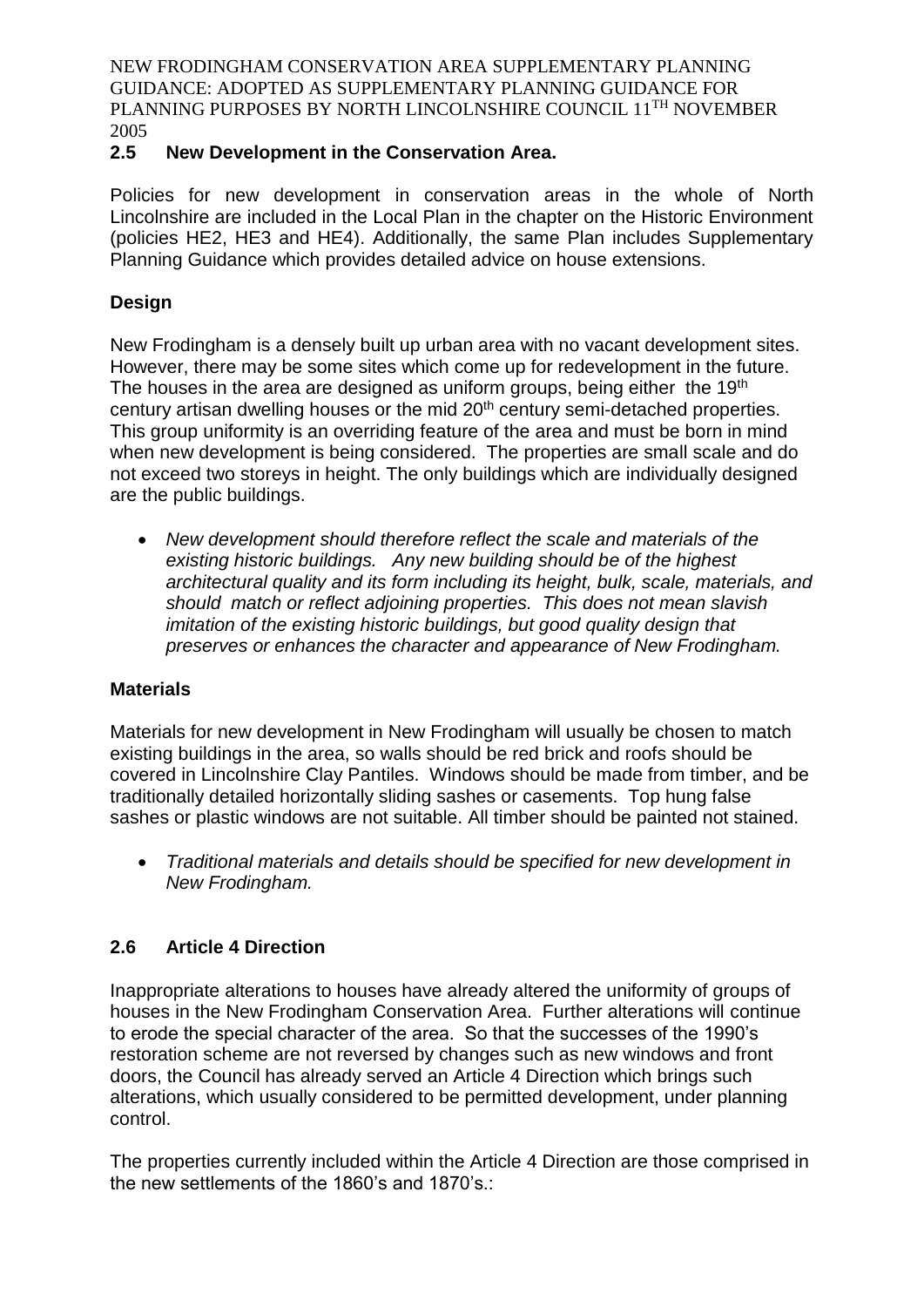Work requiring planning permission includes the following:

- alterations to doors
- alterations to windows
- changes to the roof
- construction of a porch
- installation of a satellite dish
- the erection or alteration of a gate, fence or wall
- painting external elevations
- painting windows any other colour than white
- painting doors any other colour than the agreed red, green or blue

**If you are in any doubt as to whether or not you need planning permission, please contact the Planning Section of North Lincolnshire Council before you start work.**

# **2.7 Protection of open spaces and views.**

This appraisal has identified notable vistas and landmarks in New Frodingham. These are shown on the Townscape Analysis map. A particularly important feature is the view to St John's Church in the town centre.

 *The Council will protect existing views as identified on the Townscape Analysis map, especially the view of St John's Church from Alexander Road and Queen Street.*

# **2.8 Trees**

Trees play an important role in the character and appearance of New Frodingham and conservation area designation gives the local planning authority and through it, the local community, added control over of work to them.

 *If you wish to lop, top, uproot or fell a tree in the conservation area which is not already covered by a Tree Preservation Order (TPO) you must give the Council 6 weeks written notice before carrying out the work; trees have legal protection equivalent to a TPO for that period, and the Council may make an Order if it is considered appropriate. Proposals to prune a tree should clarify what is envisaged and the extent of the work. The removal of dead wood with secateurs or handshears does not require consent.*

Trees which, whilst remaining healthy, have reached a stage in their development where the crown spread begins to get smaller, are now generally regarded as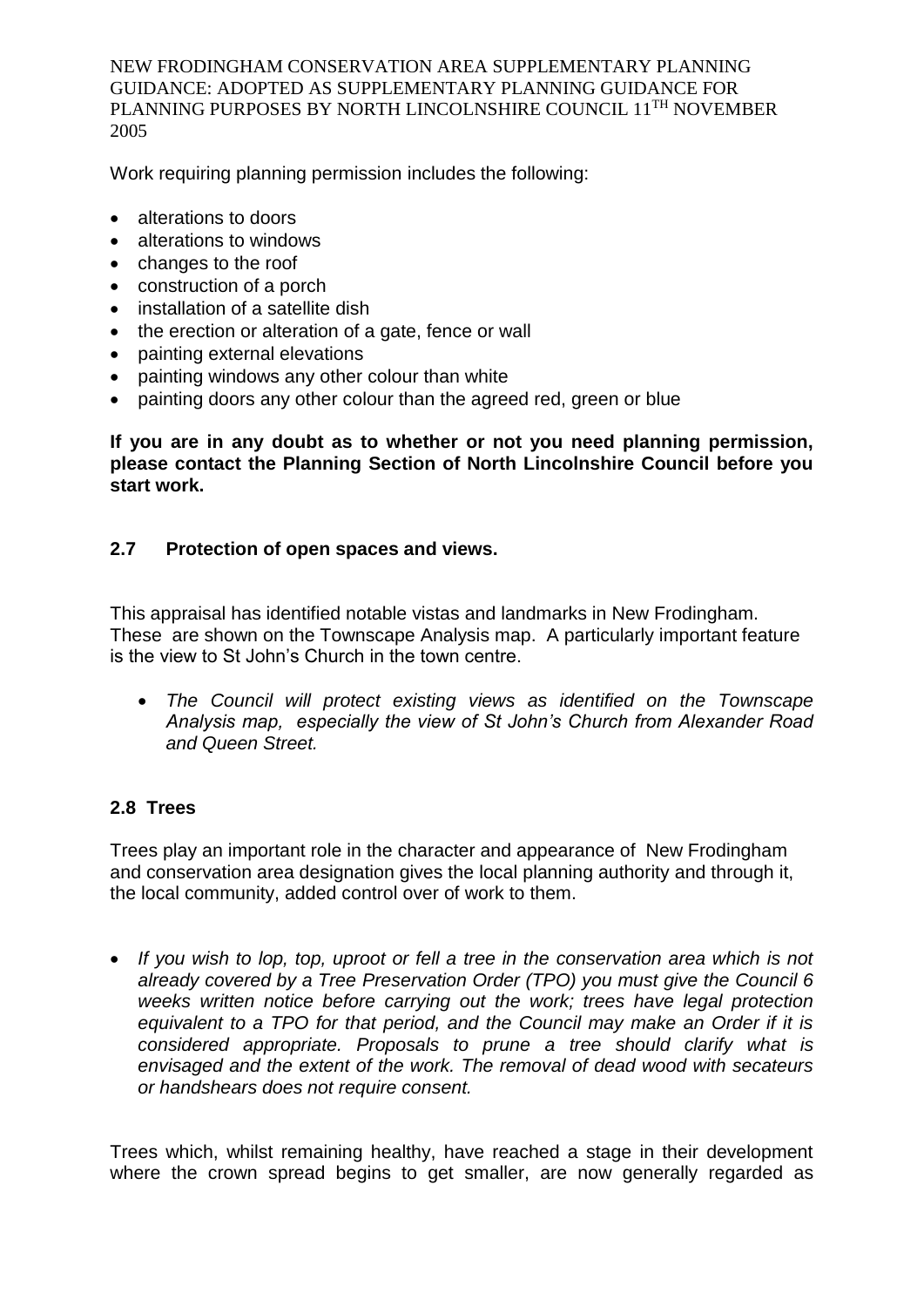"veteran''. Such trees may not necessarily be particularly old, but the onset of old age has been brought about by the tree's response to the surrounding environmental conditions (soil, air water and nutrient availability). They may therefore exhibit increasing die-back of branches, bark and trunk and may contain significant amounts of dead wood. Whilst the removal of dead wood will not generally require consent from the Council, the treatment in older trees requires careful consideration, and the Council can provide free advice. The Council is also currently producing Supplementary Planning Guidance on "Trees and development", and is looking to a long term tree strategy which will involve new planting and additional Tree Preservation Orders.

 *The Council will seek to promote the dissemination and use of best practice techniques for the proper management of veteran trees.* 

#### **2. 9 How residents can help.**

The character of the Conservation Area comes not only from the physical appearance of the town but also from the community who live and work in the area. Retaining and enhancing that character can only be achieved through residents, the Council and other service providers working together.

An owner is responsible for the continued maintenance of their property and garden, and regular repair with traditional materials can help to retain the quality of the townscape. Local residents and amenity groups can also help by recording the local history and features of the area, and by passing on information about good local builders and suppliers of traditional materials and skills.

If you live in the Conservation Area and are considering undertaking any repairs or alterations to your property or land, the best approach is always to contact the Council for advice on whether any permissions or consents are required and, if they are, how best to obtain these.

Advice on such matters is part of the service paid for by local charge payers and in available by contacting the Council's Planning and Regeneration Service which is based at Church Square House in Scunthorpe. Tele: 01724 297420.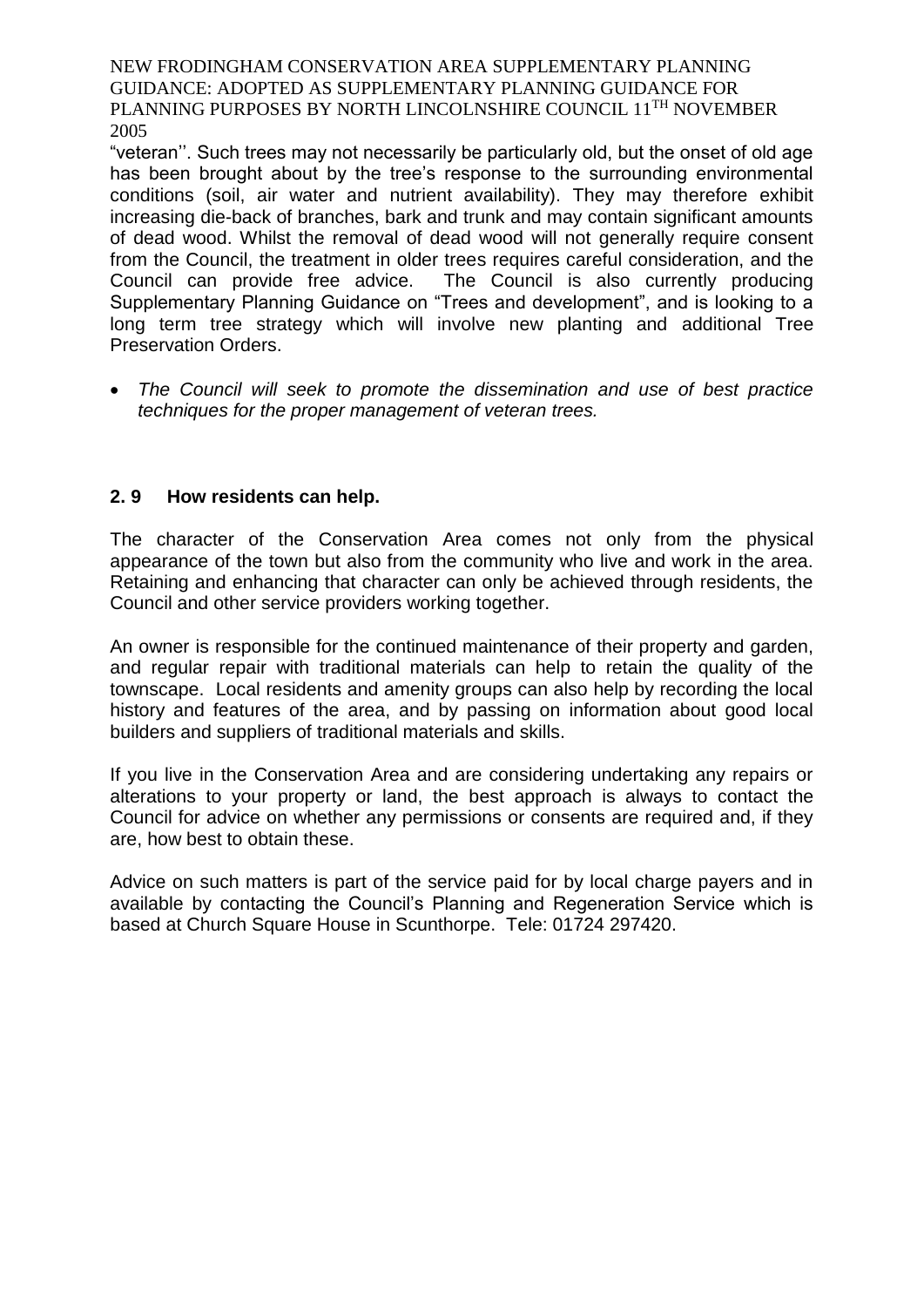#### **Useful names and addresses.**

**For specific information about the Conservation Area, please contact:**

Edward Rychlak, Planning and Regeneration , North Lincolnshire Council, Church Square House, P O Box 42, Scunthorpe, North Lincolnshire DN15 6XQ (tel: 01726 297396)

**For further information relating to listed buildings and conservation areas, contact:**

English Heritage, 23 Savile Row, London W1X 1AB. General telephone inquiries: 020 7973 3000 Customer Services 020 7973 4916. **For detailed advice on repairing and restoring Georgian houses, contact:**

The Georgian Group, 6 Fitzroy Square, London W1P 6DY. Telephone: 020 7377 1644

#### **For "Care for Victorian Houses" leaflet, contact:**

The Victorian Society, 1 Priory Gardens, Bedford Park, London W4 1TT Telephone: 020 8994 1019

**For information on contemporary approaches to the management of conservation areas and historic towns in general, contact:**

English Historic Towns Forum P.O. Box 22 Bristol BS16 1RZ Telephone: 0117 975 0459